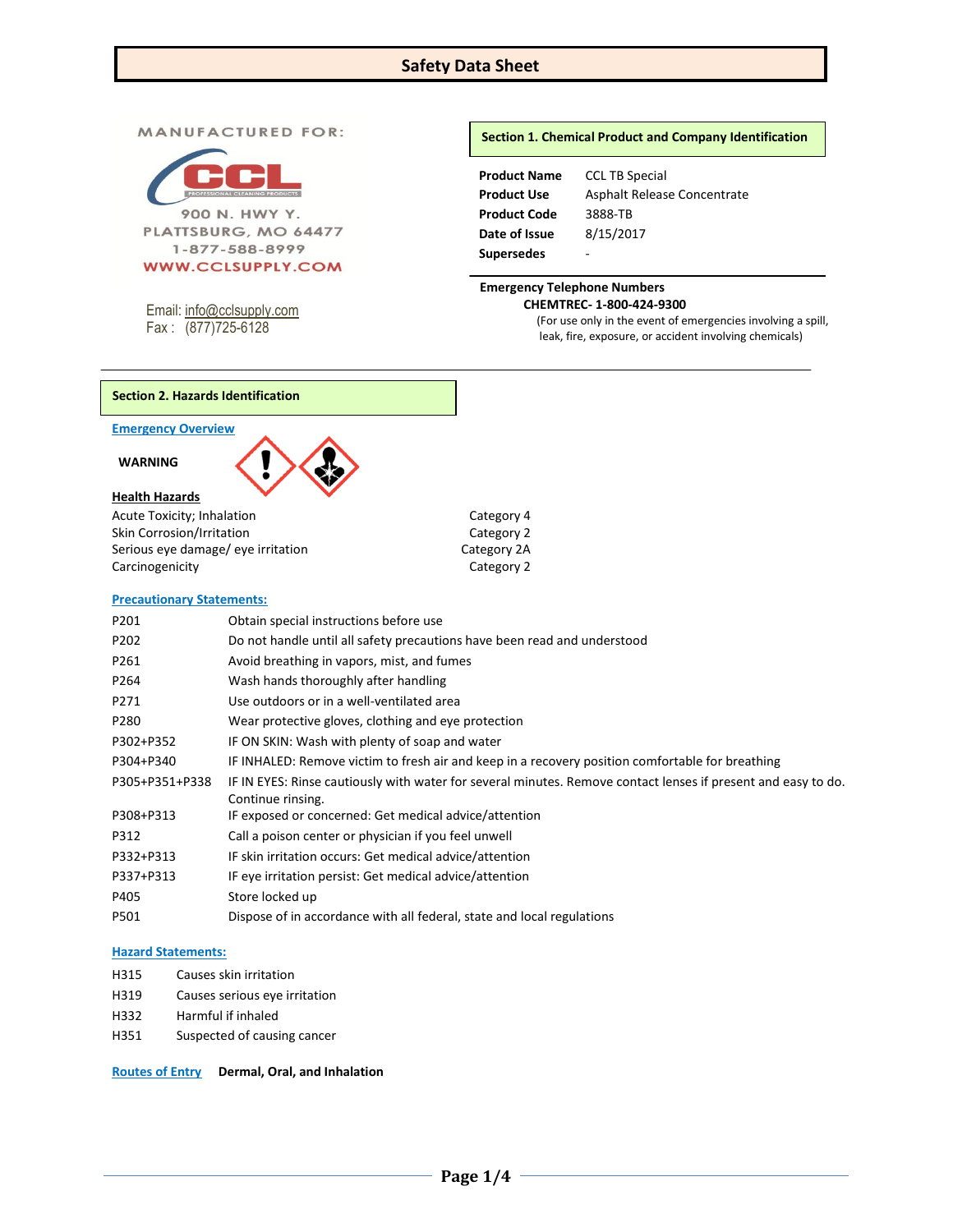#### **Acute Effects:**

| Eyes              | Will cause irritation or eye damage depending on duration of contact  |
|-------------------|-----------------------------------------------------------------------|
| Skin              | Prolonged or repeated contact may cause irritation and drying of skin |
| <b>Inhalation</b> | Can cause irritation to the nose and throat                           |
| Ingestion         | Nausea, vomiting, and possible damage to mucous membranes             |
|                   |                                                                       |

## **Section 3. Composition/Information on Ingredients**

| Name of Hazardous Ingredients    | <b>CAS Number</b> | % by Weight |
|----------------------------------|-------------------|-------------|
| Sodium Carbonate                 | 497-19-8          | $20$        |
| Sodium Metasilicate Pentahydrate | 6834-92-0         | $25$        |
| Sodium Tripolyphosphate          | 7758-29-4         | <45         |
| Sodium Sulfate Anhydrous         | 7757-82-6         | $<$ 10      |
| Trisodium Nitrilotriacetate      | 5064-31-3         | $<$ 5       |

#### **Section 4. First Aid Measures**

**Eye Contact** Flush immediately with clean water for 15 minutes. Seek medical attention. **Skin Contact** If irritation occurs, flush with plenty of clean water. Seek medical attention if a rash occurs or if irritation persists. **Inhalation** Remove to fresh air. **Ingestion** Do not induce vomiting. Give several glasses of water. Never give anything to an unconscious person orally. Seek immediate medical attention.

**Section 5. Fire Fighting Measures National Fire Protection Association (U.S.A)** National Fire Protection Association (U.S.A)

(estimated rating)



**Hazardous Combustion Products** N/A **Unsuitable Extinguishing Media** N/A **Fire Fighting Procedures** Wear protective gear. Use water spray to cool fire-exposed containers.

**Extinguishing Media** Media applicable to surrounding fire

**Section 6. Accidental Release Measures**

**Spill Clean Up** Wear appropriate eye protection and bodily protection to reduce exposure. All spilled material must be contained and kept out of waterways, sewers and drains. The spilled powder should be vacuumed up and kept in appropriate container. Flush cleaned area thoroughly with water.

**Section 7. Handling and Storage** 

**Handling and Storage** Keep container tightly closed when not in use. Store away from strong acids. Keep out of the reach of children. Prevent moisture from entering container. Must be tightly sealed to prevent caking.

| <b>Section 8. Exposure Controls/Personal Protection</b> |                        |                 |                  |                  |                  |
|---------------------------------------------------------|------------------------|-----------------|------------------|------------------|------------------|
|                                                         | <b>Exposure Limits</b> |                 |                  |                  |                  |
|                                                         | <b>Product Name</b>    | <b>OSHA PEL</b> | <b>NIOSH REL</b> | <b>AIHA WEEL</b> | <b>ACGIH TLV</b> |
|                                                         | None                   |                 |                  |                  |                  |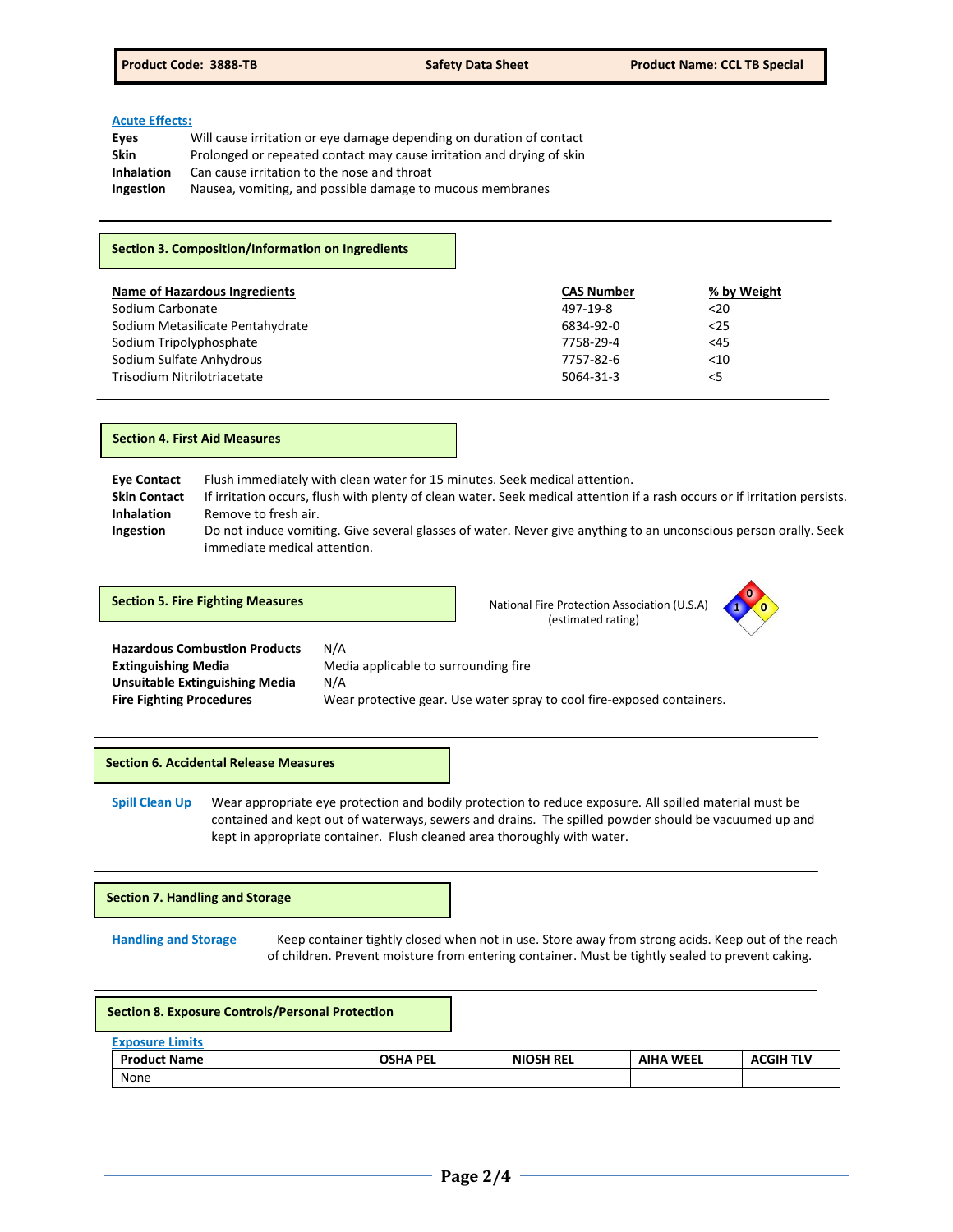**Engineering Controls** Local exhaust is normally adequate. Use mechanical ventilation if build-up of mist or vapors is likely.

# **Personal Protective Equipment (PPE)**

**Eyes** Chemical splash goggles or face shield **Body** Rubber or neoprene gloves **Respiratory** Use a dust mask if handling large quantities of product

## **Section 9. Physical and Chemical Properties**

| <b>Physical State</b>   | Powder             | <b>Explosive Limits</b>      | N/A      |
|-------------------------|--------------------|------------------------------|----------|
| Color                   | Red                | <b>Vapor Pressure</b>        | N/A      |
| Odor                    | Slight cherry odor | <b>Vapor Density</b>         | N/A      |
| <b>Odor Threshold</b>   | N/A                | <b>Relative Density</b>      | N/A      |
| pH 1% aqueous           | 12.5               | Solubility                   | Complete |
| <b>Freezing Point</b>   | N/A                | <b>Partition Coefficient</b> | N/A      |
| <b>Boiling Point</b>    | N/A                | <b>Auto-Ignition Temp.</b>   | N/A      |
| <b>Flash Point</b>      | Not combustible    | <b>Decomposition Temp.</b>   | N/A      |
| <b>Evaporation Rate</b> | N/A                | <b>Viscosity</b>             | N/A      |
| <b>Flammability</b>     | Non-Flammable      | <b>Specific Gravity</b>      | N/A      |

## **Section 10. Stability and Reactivity**

| <b>Stability and Reactivity</b>         | Stable                                                                               |
|-----------------------------------------|--------------------------------------------------------------------------------------|
| Incompatibility                         | Strong acids                                                                         |
| <b>Hazardous Polymerization</b>         | Will not occur                                                                       |
| <b>Hazardous Decomposition Products</b> | None                                                                                 |
| <b>Conditions to Avoid</b>              | May be corrosive to some soft metals such as aluminum. Contains Sodium Metasilicate. |

## **Section 11. Toxicological Information**

| <b>Routes of Entry</b>       | Dermal, Oral and Inhalation                                              |
|------------------------------|--------------------------------------------------------------------------|
| <b>Symptoms</b>              | Irritation                                                               |
| <b>Skin Irritant</b>         | Yes                                                                      |
| Eye Irritant                 | Yes                                                                      |
| <b>Sensitizers</b>           | Not determined                                                           |
| <b>Mutagenicity</b>          | No information found                                                     |
| Carcinogenicity              | Trisodium Nitrilotriacetate: IARC Group 2B (suspected of causing cancer) |
| <b>Reproductive Toxicity</b> | No information found                                                     |
| <b>Target Organs</b>         | None                                                                     |

There is no toxicological data for this product as a whole. Based on relevant ingredients with known acute toxicity, the acute toxicity estimate using the additive formula (ATE) has been determined.

#### **Acute Toxicity**

| <b>Test</b>       | <b>Results</b>      | <b>Basis</b>                     |
|-------------------|---------------------|----------------------------------|
| Dermal            | 3,482 mg/kg         | ATE determined beyond Category 4 |
| Oral              | $2,052$ mg/kg       | ATE determined beyond Category 4 |
| <b>Inhalation</b> | $2.22 \text{ mg/l}$ | ATE determined Category 4        |